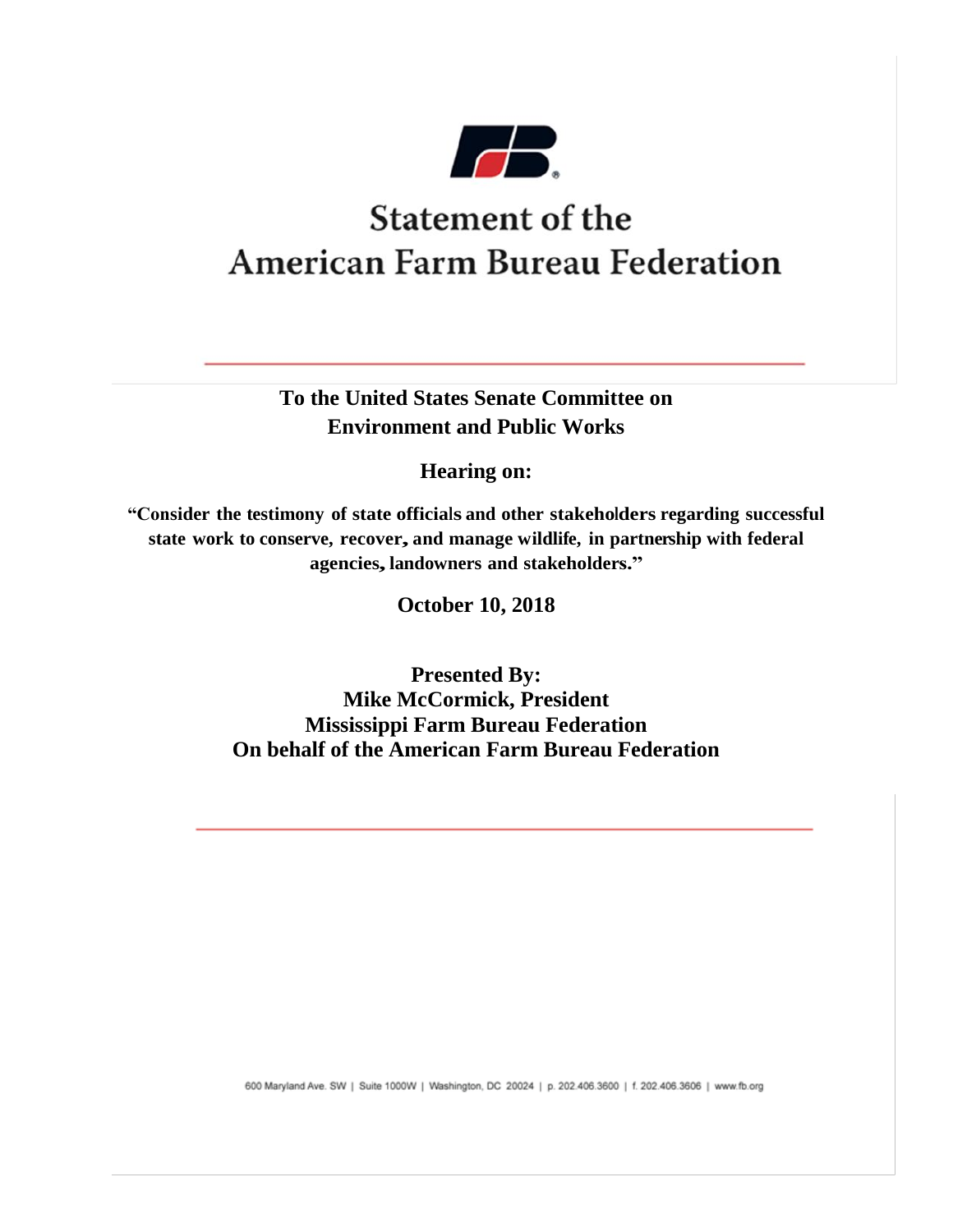Chairman Barrasso, Ranking Member Carper, and Members of the Committee, my name is Mike McCormick and I am the President of the Mississippi Farm Bureau Federation. I am pleased to be here today to offer testimony on several issues of importance to farmers and ranchers across the country.

On behalf of the nearly six million Farm Bureau member families across the United States, I commend you for your leadership in providing oversight of successful state work to conserve, recover and manage wildlife in partnership with federal agencies, landowners and stakeholders. We appreciate the committee's desire to understand how farmers and ranchers partner with the state and federal governments to promote stewardship and wildlife conservation on private agricultural lands. Such a review is timely and, in our judgment, will permit policymakers to gain a greater appreciation for the conservation ethic of our members and how agricultural producers seek to identify solutions in addition to their efforts to produce food, feed, fiber and fuel.

I would like to devote my time today to discussing several examples of species recovery and positive conservation goals due to effective partnerships between private landowners and state wildlife agencies.

# **Longleaf Pine**

Longleaf pine forest once encompassed more than 90 million acres across the Southeast. Over the past two centuries longleaf pine habitat has been reduced to less 5 percent of its original range due to conversion to other forest types and development. There are more than 30 species, including the red-cockaded woodpecker, gopher tortoise, dusky gopher frog and black pine snake, listed by the U.S. Fish and Wildlife Service as threatened or endangered that depend on longleaf pine for their habitat. In 2005, America's Longleaf Restoration Initiative (ALRI) was formed to support restoration efforts across public and private lands.<sup>1</sup> ALRI estimates that approximately 80 percent of the restoration efforts will have to occur on private lands within 17 Significant Geographic Areas (SGA). SGAs are large tracts of existing longleaf pine that are anchored by public lands such as military installations, national forest, state forest or heritage reserves.

As a member of ALRI, the Natural Resources Conservation Service (NRCS) works with agricultural producers and conservation partners to restore longleaf forest through its Longleaf Pine Initiative (LLPI), launched in 2010. The LLPI operates in nine states (Alabama, Florida, Georgia, Louisiana, Mississippi, North Carolina, South Carolina, Texas and Virginia) providing technical and financial assistance to restore or improve existing longleaf habitat. Financial assistance comes from a variety of Farm Bill programs including the Environmental Quality Incentives Program (EQIP), Conservation Stewardship Program (CSP), and Regional

 $\frac{1}{1}$ 

[https://www.nrcs.usda.gov/wps/portal/nrcs/detailfull/national/programs/initiatives/?cid=nrcsdev11\\_02](https://www.nrcs.usda.gov/wps/portal/nrcs/detailfull/national/programs/initiatives/?cid=nrcsdev11_023913) [3913](https://www.nrcs.usda.gov/wps/portal/nrcs/detailfull/national/programs/initiatives/?cid=nrcsdev11_023913)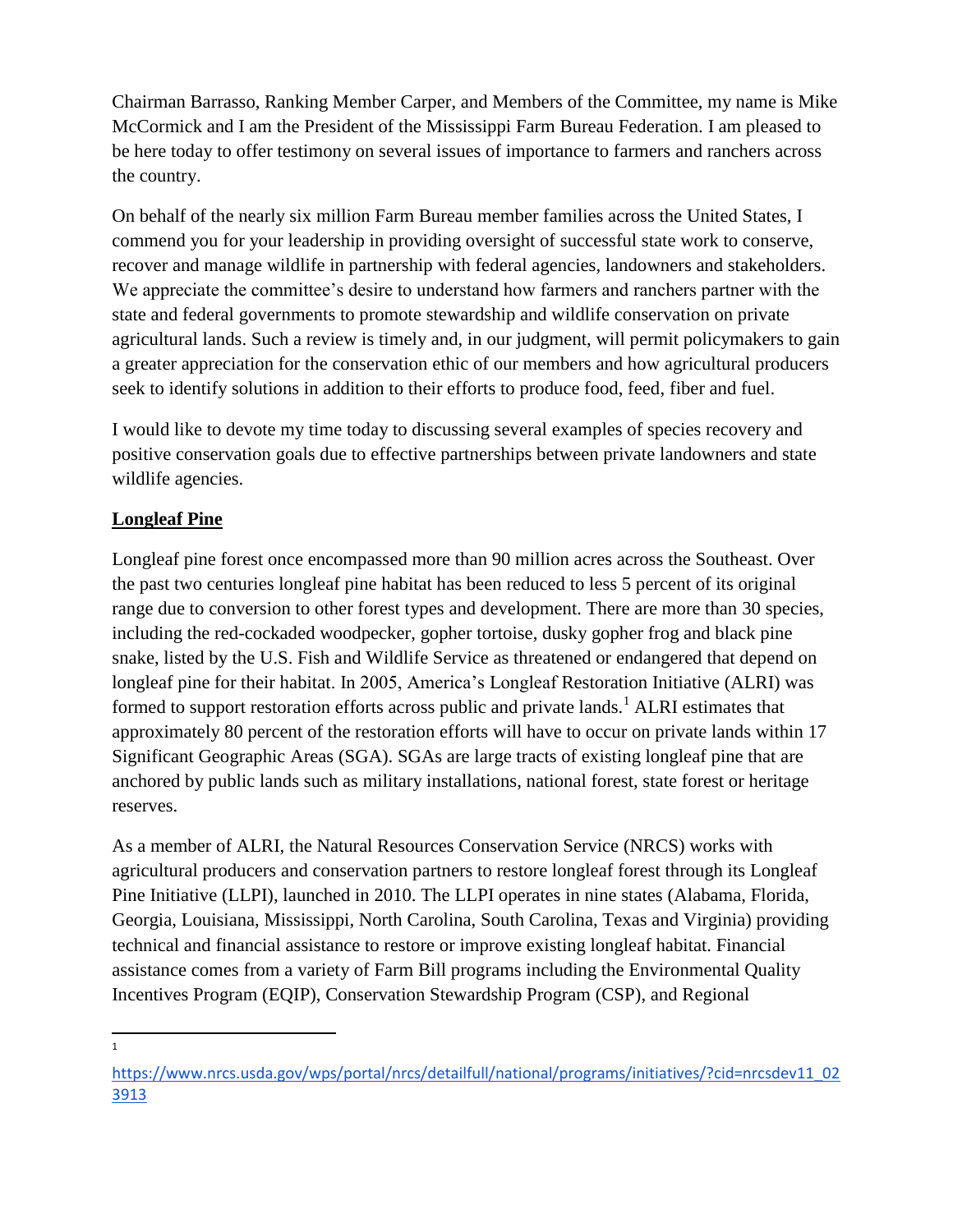Conservation Partnership Program (RCPP). NRCS' goal is to restore or protect 400,000 acres by the end of fiscal 2018. Both NRCS and the landowner invest in the implementation of conservation and restoration practices that seek to maximize a balance between environmental benefit and economic return.

#### **The Mississippi Bee Stewardship Program**

A great example of local and state communities coming together to address an issue, as opposed to imposing broad federal regulations, is a stewardship program that the Mississippi Farm Bureau<sup>®</sup> Federation and the Mississippi Department of Agriculture & Commerce developed to protect managed pollinators. The Mississippi Bee Stewardship Program is the result of a series of collective discussions held among stakeholder groups in the state to discuss ways of fostering a better working dialogue among the state's row crop farmers and beekeepers, all in the spirit of conservation, coexistence and cooperation to protect pollinators through voluntary efforts. Farm Bureau brought all local stakeholders to the table in early conversations. Deliberations ultimately led to the development of a set of standards or general operating suggestions targeting the state's beekeepers, farmers and other pesticide applicators. The founding partners in this effort are the Mississippi Farm Bureau Federation, the Mississippi Department of Agriculture and Commerce, the Mississippi State University Extension Service, the Mississippi Beekeepers Association, the Mississippi Agricultural Aviation Association, the Mississippi Agricultural Consultants Association and the Mississippi Agricultural Industry Council. While these efforts are primarily tailored to the relationship between farmers and beekeepers, we feel the standards they developed will benefit native pollinators as well.

The Mississippi Honey Bee Stewardship Program includes three pillars:

- 1. Communication: "Know Your Farmer: Know Your Beekeeper" encourages farmers and beekeepers to foster a strong and open line of communication. Knowing when and where bees will be placed on the farm and knowing when and where pesticide applications will be made is vital to the cooperative coexistence of commercial agriculture and bees. A key component of the communication strategy is the development and utilization of the "bee aware" flag system. The "bee aware" flag is a nonverbal communication tool placed in the vicinity of beehives in a location visible for pesticide applicators, reminding them to use extreme caution in the area.
- 2. Cooperative Standards: Extension service apiculturists, Extension entomologists, row crop producers and members of the beekeeping community developed a set of cooperative standards for farmer-beekeeper partners. These standards include, but are not limited to, hive identification, hive locations, orientation of hives in relation to the field, placement of the "bee aware" flag, timing of pesticide applications, wind speed and direction of pesticide applications, and notification protocols of pesticide application.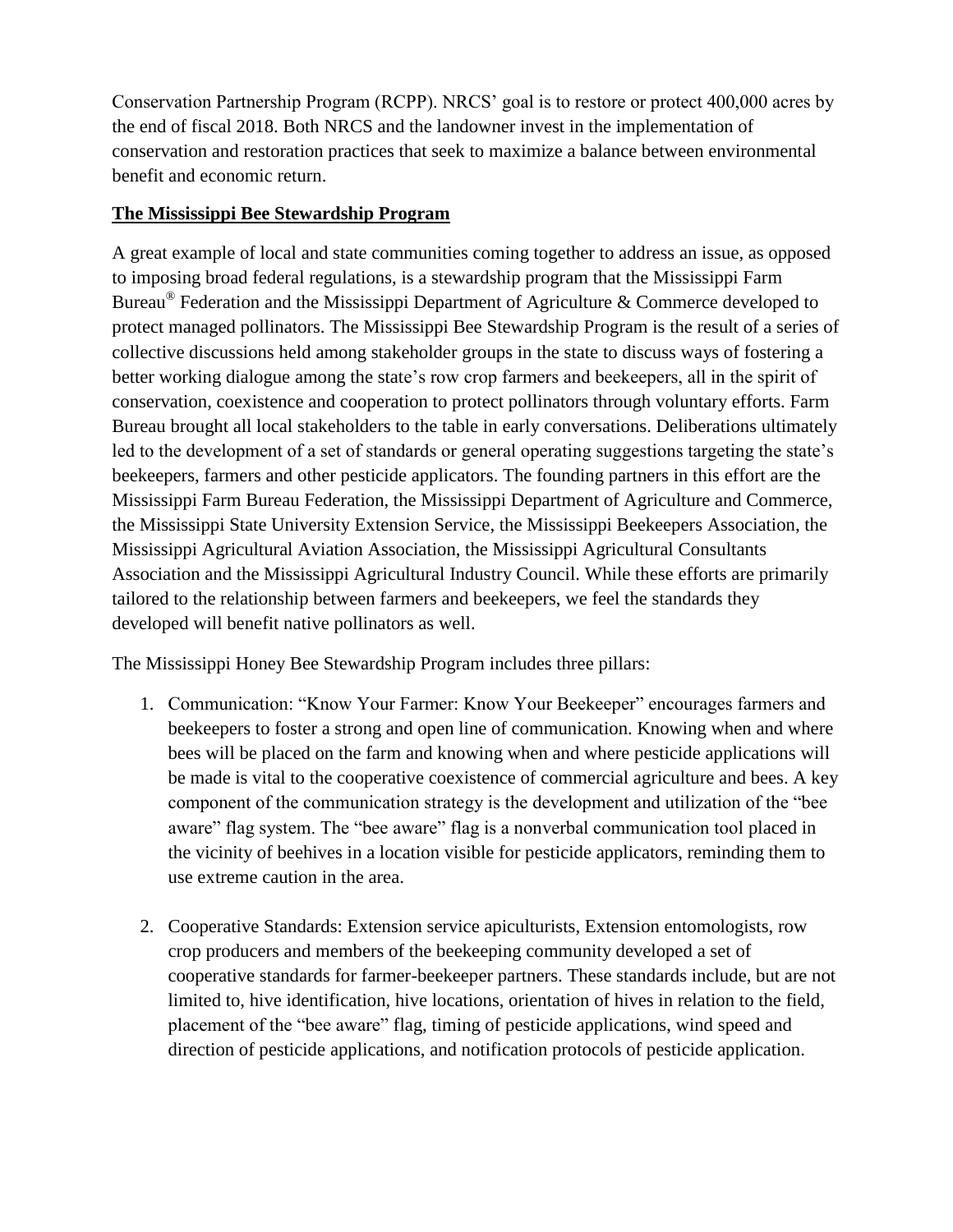3. Habitat Restoration: The establishment and restoration of bee habitat is another major priority for the program. Extension specialists developed appropriate seed mixtures that will provide bee forage for extended periods. The cooperative partners have worked diligently with the USDA-NRCS to promote bee habitat restoration priorities within their set of programs, such as CSP. CSP incentivizes land owners to plant and maintain pollinator habitat and restoration on their property.

This process was such a success that it was adopted by several other states and is included in the President's Pollinator Partnership Action Plan. Much of the success can be attributed to the fact that the Environmental Protection Agency supported the effort but allowed local partnerships to develop and implement the plans.

# **Florida Landowner Assistance Program**

One very successful program in Florida is the Landowner Assistance Program (LAP). Housed within the Office of Conservation Planning Services at the Florida Fish and Wildlife Conservation Commission (FFWCC), the LAP has a history of cooperative working partnerships with private landowners and managers. The program assists with measures to conserve wildlife and habitat, while keeping land productive for many agricultural and recreational uses. Specifically, this program works with landowners to preserve habitat to protect such species as white-tailed deer, black bear, wild turkey, bobcat, panther, gopher tortoise, kite and caracara. The  $FFWCC<sup>2</sup>$  also works closely with NRCS to get funding assistance for landowners who participate in the program.

The Lee family has 103 acres in Columbia County, Florida, and has worked with FFWCC on their property with great success in conserving for wildlife, specifically black bear, wild turkey and bobcat. The Register family also shares a strong land stewardship ethic. They have a 1,200 acre ranch owned by the Genevieve Family Trust and Troy Register in Suwannee County, Florida. Cooperation with FFWCC in the LAP and the Florida Forest Service's developing prescribed burning and rotational mowing of pine stands have helped preserve and protect such species as wild turkey, white-tailed deer, gopher tortoise, Sherman's fox squirrel and common species like cottontail rabbit and numerous songbirds.

Lykes Bros. Inc., <sup>3</sup> owns and operates 575,000 acres in Florida and Texas for cattle farming, forestry, hunting and land and water resources. They have partnered with the South Florida Water Management in their dispersed water management program to provide storage and water quality treatment on approximately 20,000 acres of their farming operation in south Florida before water is released into Lake Okeechobee. These facilities provide habitat for various wetland-wading birds such as the lemkin, great blue heron and white pelicans. Habitat around

<sup>2&</sup>lt;br>Anttp://myfwc.com/conservation/special-initiatives/lap/

<sup>&</sup>lt;sup>3</sup> [http://www.lykes.com](http://www.lykes.com/)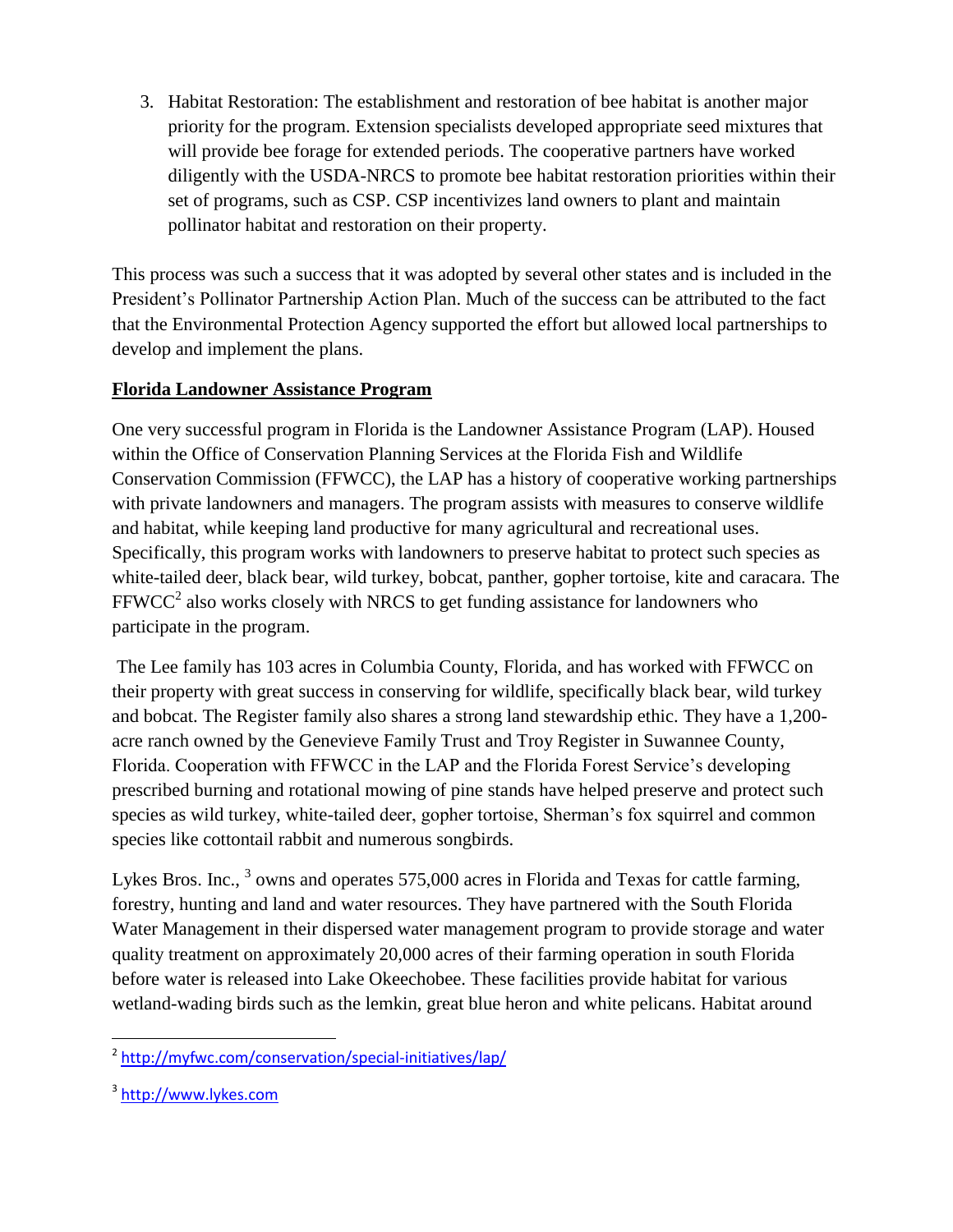these areas provides home to the burrowing owl, panther, gopher tortoise, black bear, whitetailed deer, caracara and the migratory swallow-tail kite.

#### **Kentucky - Black Vulture Depredation**

Another great example of landowners working hand-in-hand with federal and state partners is in the state of Kentucky. Black vulture depredation was recognized as an issue in Kentucky around 2004 when cattlemen began noticing a new type of vulture that many referred to as a Mexican crow because it was smaller than the turkey vulture. This bird was having a devastating impact on cattle farms. When newborn calves were birthed, these vultures would attack the calf and would typically result in a death loss.

The Kentucky Farm Bureau adopted policy years later and began working with the Kentucky Department of Fish and Wildlife to see what could be done. It was determined that Kentucky Fish and Wildlife had no jurisdiction because black vultures were federally protected under the Migratory Bird Treaty Act, dating to the early 1900s. This gave jurisdiction to the U.S. Fish and Wildlife Service (USFWS). When Farm Bureau began working with USFWS, initial conversations did not result in major relief. But once Kentucky stakeholders had direct engagement with the former Director of USFWS to share information from multiple states and allow the director to see the issue first-hand, agency officials understood the extent of the damage and hardships the vultures were having on cattle farmers.

In early discussions with USFWS, the agency suggested that Farm Bureau run a campaign to educate producers on calving techniques to reduce the possibility of depredation (calving indoors or near inhabited areas, removing afterbirth from birthing areas on a regular basis, using sound cannons to discourage roosting near calving areas and trapping and relocating vultures). Most of these practices and recommendations were uncommon and very difficult to achieve.

Eventually, USFWS encouraged the Kentucky Farm Bureau to submit an application for a depredation permit. At the time, producers were losing \$250,000-\$300,000 in baby calves (annual livestock losses continued in that range and included more mature cattle being lost along with hogs, sheep, lambs and even poultry) across Kentucky, according to losses reported to the University of Kentucky Extension Service.

All state and federal agencies supported the Farm Bureau application with a Form 37 report to USFWS, and Kentucky Farm Bureau was awarded its first depredation permit that would allow issuance of Livestock Protection Permits to livestock producers who were experiencing depredation. The permits only could apply to livestock producers, even though there were additional problems with damage to buildings, vehicles and boats in various areas of Kentucky. Farm Bureau agreed to open the permits to all producers rather than limit them to Kentucky Farm Bureau members.

In 2013, the Kentucky Farm Bureau quickly issued its allotment of allocations and had to apply for an amended permit, with the support of USDA Wildlife Services. Today, Farm Bureau is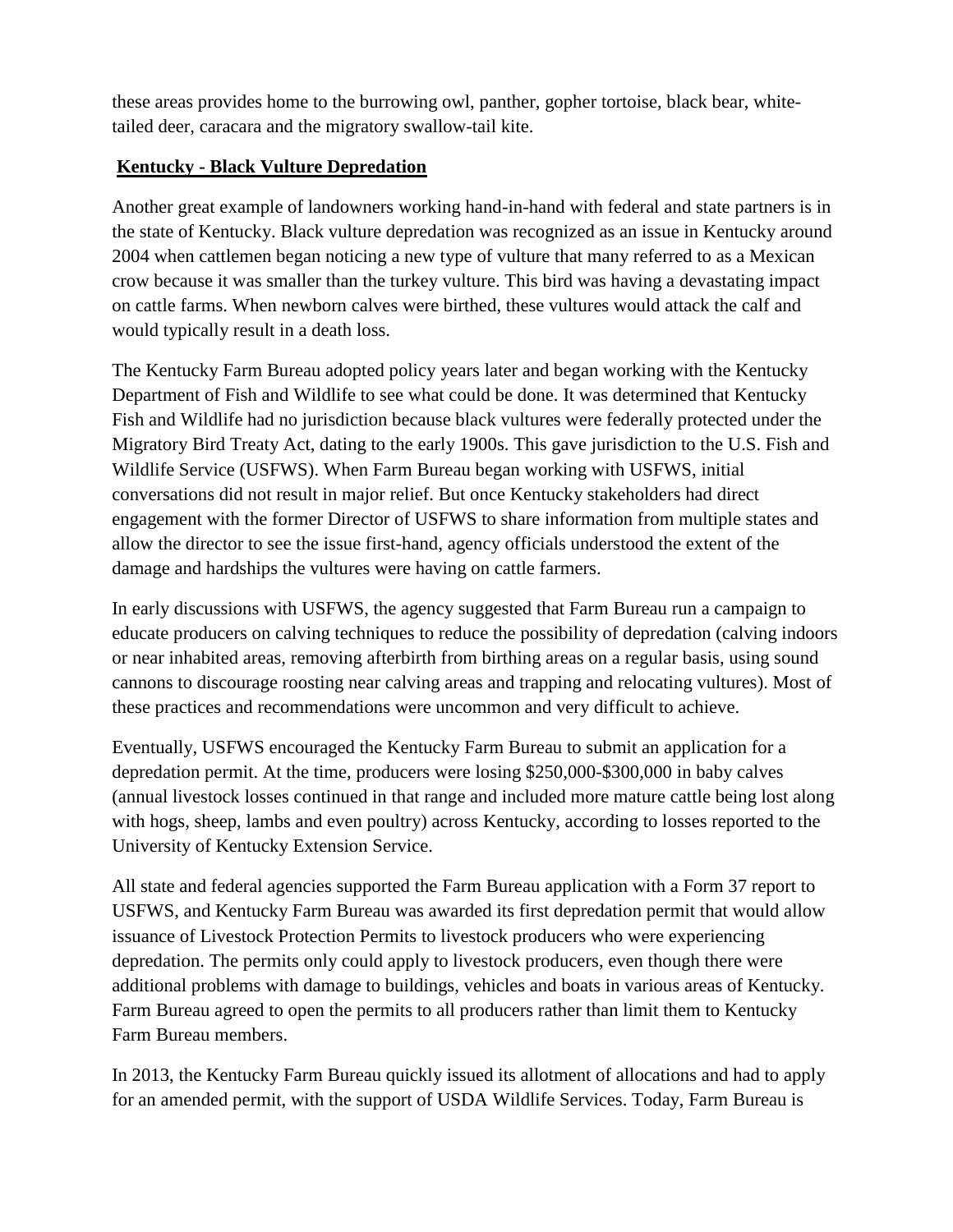issuing up to 1,300 takes, with sub-permits issued in 88 of Kentucky's 120 counties. Kentucky Fish and Wildlife also supports the Farm Bureau effort and routinely recommends the program to producers who contact them about trying to reduce black vulture problems. Farm Bureau works with the University of Kentucky Extension Service on non-lethal measures such as artificial effigies to dissuade black vultures from congregating in areas. Farm Bureau routinely refers nonlivestock property owners to USDA Wildlife Services for assistance and has experienced great cooperation between multiple agencies.

While the program has achieved successes, it would be much easier if there was a nationwide depredation order issued by USFWS and the state wildlife agencies were allowed more flexibility in regard to federal jurisdiction in situations like these. There should also be a process to allow producers to protect property (livestock, buildings, equipment, etc.) when they witness depredation occurring without first having to take the time to apply, and wait, to receive a depredation permit.

#### **Federal, State, & Local Cooperation**

One key ingredient that has been vital to the success in the examples I just highlighted is the positive, working relationships that exist between stakeholder groups and all federal and state agencies in those respective states. One thing possibly unique about the Southeast region is how all stakeholder groups and government agencies work together toward common goals. Additionally, the success of many of these programs would not be possible without the support of land-grant universities, which provide a vital service to the agriculture communities and landowners in their respective states.

#### **American Alligator**

Mississippi also has additional success stories in several species that I'd like to feature next.

The American alligator has existed in the Southeast for thousands of years, according to fossil records. However, due to over-harvest and lack of conservation regulations, alligators became endangered in the early- to mid-1900s. In 1967, USFWS placed the American alligator on the Endangered Species List throughout its entire southeastern U.S. range. Following its listing, stiff penalties curtailed illegal alligator harvest, and populations recovered more quickly than anticipated. In 1987, the status of the American alligator was changed to threatened due to similarity of appearance, which allows wildlife officials to identify alligator parts from other endangered crocodilians entering commercial trade. Shortly thereafter, people in alligator markets began experimenting with alligator farming, and commercial alligator farms were successfully created in Louisiana and Florida, with state and federal regulatory oversight. Today, after years of research and regulated monitoring, alligators are commercially raised from an egg to marketable sizes. Alligator farming in Louisiana has a multi-million=dollar economic impact annually.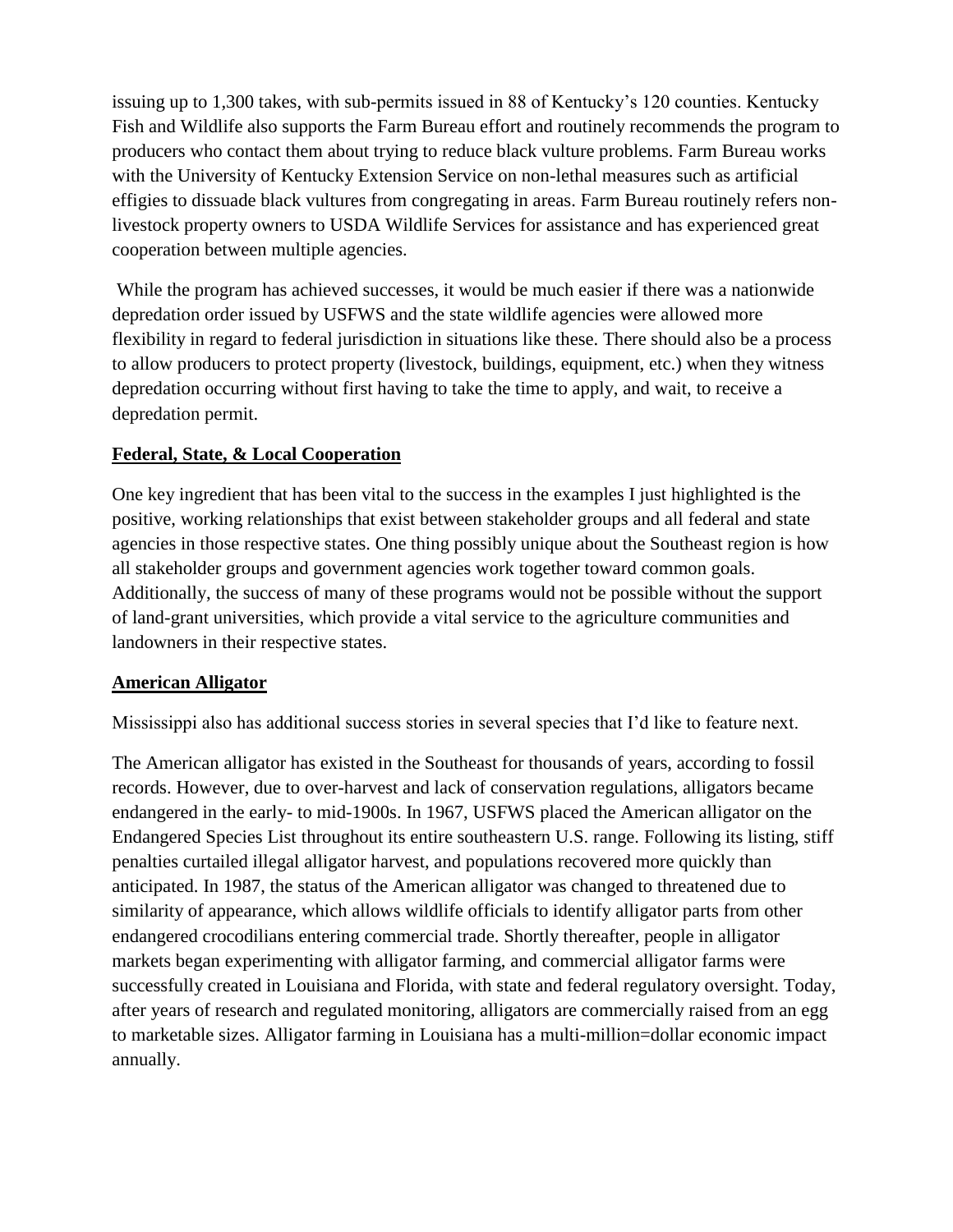To restore Mississippi's wild alligator population after it was placed on the Endangered Species List, the Mississippi Game and Fish Commission relied heavily upon the Louisiana Department of Wildlife and Fisheries. During 1970 – 1978, approximately 4,000 alligators were captured from Louisiana and transported to Mississippi. The Mississippi Game and Fish Commission's relocation efforts, combined with federal regulations protecting alligators, allowed the alligator population in Mississippi to rebound. In some cases, alligators rebounded beyond expectations into areas where they were not common prior to being listed as endangered. Because of this conservation success, alligator populations are abundant across the Southeast, and alligator hunting is allowed in many states. In 2018, Mississippi completed its  $14<sup>th</sup>$  alligator hunting season. 4

#### **Louisiana Black Bear**

The Louisiana black bear was listed as a threatened subspecies in January 1992 primarily because of modification and reduction of its habitat, reduced quality of remaining habitat due to fragmentation, and threat of future habitat conversion and human-related mortality. However, after 24 years of dedicated recovery efforts by private landowners, farmers, state and federal agencies, universities and non-governmental organizations, the Louisiana black bear was removed from the Lists of Endangered and Threatened Wildlife in 2016. Additionally, voluntary landowner-incentive-based habitat restoration programs and environmental regulations not only stopped the net loss of forested lands in the Lower Mississippi River Alluvial Valley, they have resulted in significant habitat gains. The conservation success story of the Louisiana black bear would not have been possible if it were not for private landowners and farmers. Louisiana farmers worked voluntarily with U.S. Departments of Agriculture and the Interior to restore more than 485,000 acres of bottomland hardwood forests in priority areas for conservation.<sup>567</sup>

#### **White-tailed Deer**

The white-tailed deer is arguably the most important game species in North America. However, during 1800 – 1850, white-tailed deer were extirpated from much of their range, including many states east of the Mississippi River. Market hunting and unregulated harvest that caused this species' great decline were not effectively stopped until after 1900. Pittman-Robertson Act funds allowed restoration efforts led by state wildlife agencies in the mid-1900s. For example, much of Mississippi was restocked with white-tailed deer from 1950 to 1970. Most source deer came from remaining pockets of deer throughout the state. Due to strict protection of antlerless deer

 $\overline{\phantom{a}}$ 4 *Alligators in Mississippi: Then and Now [www.mdwfp.com/alligator](http://www.mdwfp.com/alligator)*

<sup>5</sup> *U.S. Department of the Interior Press Release (March 2016): The Teddy Bear is Back*

<sup>6</sup> *U.S. Fish and Wildlife Service Delists Louisiana Black Bear Due to Recovery*

<sup>7</sup> *U.S. Fish and Wildlife Service Questions and Answers: Louisiana Black Bear Removal from the Lists of Threatened and Endangered Species Due To Recovery*